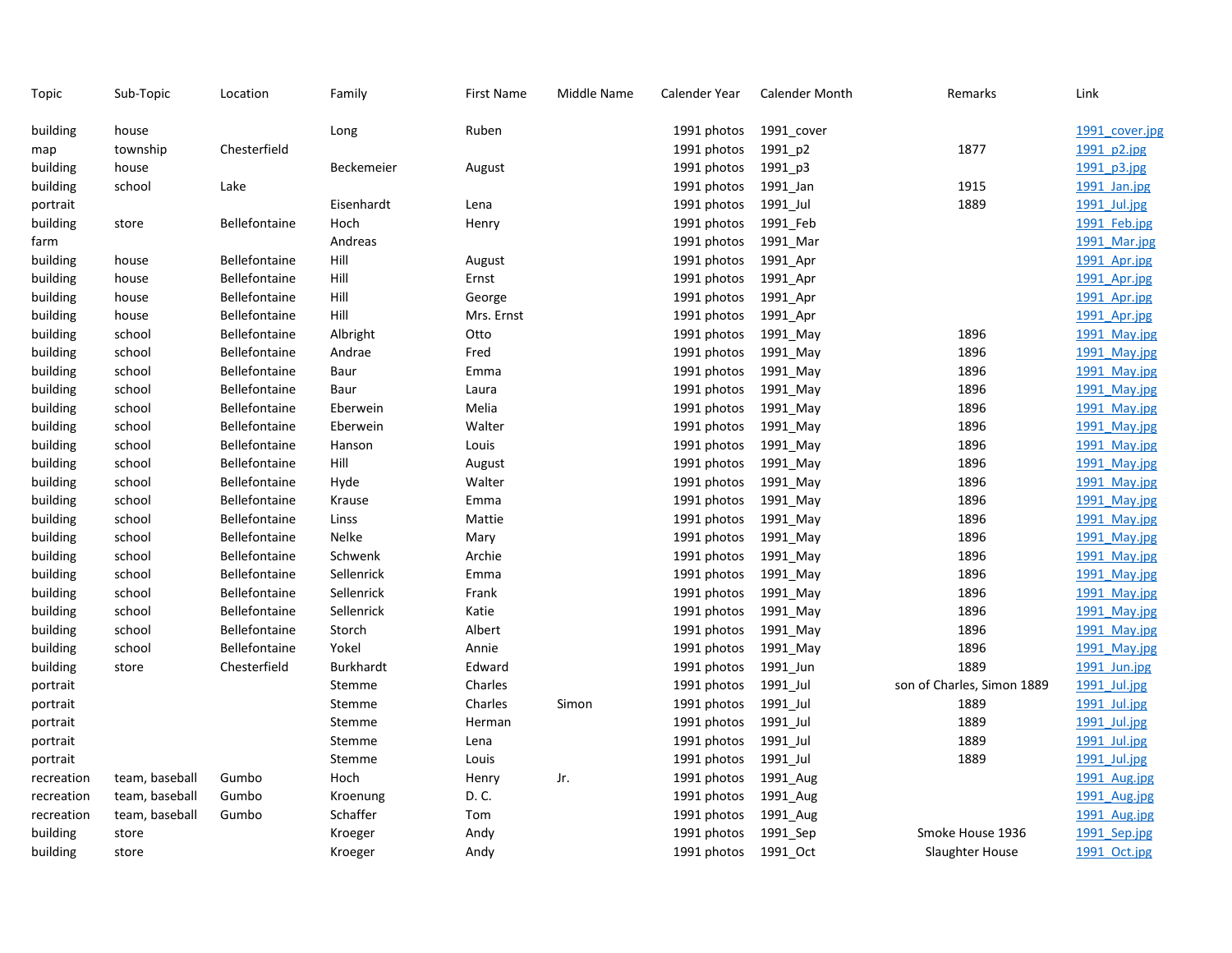| building | restaurant | Loehr                | DeFoe                |             |        | 1991 photos | 1991_Nov      |                 | 1991 Nov.jpg      |
|----------|------------|----------------------|----------------------|-------------|--------|-------------|---------------|-----------------|-------------------|
| portrait |            |                      | DeFoe                |             |        | 1991 photos | 1991 Nov      |                 | 1991 Nov.jpg      |
| building | church     |                      | Old Bonhomme         |             |        | 1991 photos | 1991 Dec      | Presbyterian    | 1991 Dec.jpg      |
| building | house      | Lake                 | Stemme               | Charles     | Simon  | 1992 photos | 1992_cover    |                 | 1992 cover.jpg    |
| map      | township   | Bellefontaine        |                      |             |        | 1992 photos | 1992_p2       |                 | 1992 p2.jpg       |
| portrait |            |                      | <b>Bates</b>         | Frederick   |        | 1992 photos | 1992_p3       |                 | 1992 p3.jpg       |
| building | store      | <b>Bellefontaine</b> | Hartung              | Adolph      |        | 1992 photos | 1992_Jan      |                 | 1992 Jan.jpg      |
| building | store      | Bellefontaine        | Reinhardt            | William     |        | 1992 photos | 1992_Jan      |                 | 1992 Jan.jpg      |
| building | store      | <b>Bellefontaine</b> | Andrae               | <b>B.F.</b> |        | 1992 photos | 1992_Jan      |                 | 1992 Jan.jpg      |
| building | store      | Bellefontaine        | Grey                 | R. B.       |        | 1992 photos | 1992_Jan      |                 | 1992 Jan.jpg      |
| building | store      | <b>Bellefontaine</b> | Kessler              | Albert      |        | 1992 photos | 1992_Jan      |                 | 1992 Jan.jpg      |
| building | store      | <b>Bellefontaine</b> | Ficke                | Harry       |        | 1992 photos | 1992_Jan      |                 | 1992 Jan.jpg      |
| building | business   | Lake                 | <b>Water Company</b> |             |        | 1992 photos | 1992_Feb      |                 | 1992 Feb.jpg      |
| portrait | school     | Bellefontaine        | Eberwein             | Laverne     |        | 1992 photos | 1992_Mar      | school play     | 1992 Mar.jpg      |
| portrait | school     | Bellefontaine        | Mosley               | Frances     |        | 1992 photos | 1992_Mar      | school play     | 1992 Mar.jpg      |
| portrait | school     | Bellefontaine        | Stemme               | Dorothy     |        | 1992 photos | 1992_Mar      | school play     | 1992 Mar.jpg      |
| portrait | school     | <b>Bellefontaine</b> | Barr                 | Virginia    |        | 1992 photos | 1992_Mar      | school play     | 1992_Mar.jpg      |
| portrait | school     | <b>Bellefontaine</b> | Meyer                | Irvin       |        | 1992 photos | 1992_Mar      | school play     | 1992 Mar.jpg      |
| portrait | school     | Bellefontaine        | Yokel                | August      |        | 1992 photos | 1992_Mar      | school play     | 1992 Mar.jpg      |
| portrait | school     | <b>Bellefontaine</b> | Stemme               | Cordell     |        | 1992 photos | 1992_Mar      | school play     | 1992 Mar.jpg      |
| portrait | school     | Bellefontaine        | Albrecth             | Lester      |        | 1992 photos | 1992_Mar      | school play     | 1992 Mar.jpg      |
| building | house      | <b>Bellefontaine</b> | <b>Bates</b>         | Frederick   |        | 1992 photos | 1992_Apr      |                 | 1992 Apr.jpg      |
| portrait | school     | Bellefontaine        | Seiler               | Edmund      |        | 1992 photos | 1992_May      | graduation 1916 | 1992 May.jpg      |
| portrait | school     | Bellefontaine        | <b>Burkhardt</b>     | Lelia       |        | 1992 photos | 1992_May      | graduation 1916 | 1992 May.jpg      |
| portrait | school     | Bellefontaine        | Eberwein             | Christine   |        | 1992 photos | 1992_May      | graduation 1916 | 1992 May.jpg      |
| portrait | school     | Bellefontaine        | Krause               | Nettie      |        | 1992 photos | 1992_May      | graduation 1916 | 1992 May.jpg      |
| portrait | school     | Bellefontaine        | Andrae               | Doris       |        | 1992 photos | 1992_May      | graduation 1916 | 1992 May.jpg      |
| portrait | school     | Bellefontaine        | Rickard              | Daise       |        | 1992 photos | 1992_May      | graduation 1916 | 1992 May.jpg      |
| farm     | animal     |                      |                      |             |        | 1992 photos | 1992_June     | cow             | 1992 June.jpg     |
| vehicle  | truck      | <b>Bellefontaine</b> | Rinkel               | John        |        | 1992 photos | 1992_July     |                 | 1992 July.jpg     |
| portrait |            | <b>Bellefontaine</b> | Autenrieth           | Lawrence    |        | 1992 photos | 1992_Aug      | ice house 1910  | 1992 Aug.jpg      |
| portrait |            | Bellefontaine        | Autenrieth           | Viola       |        | 1992 photos | 1992_Aug      | ice house 1910  | 1992 Aug.jpg      |
| portrait |            | <b>Bellefontaine</b> | Autenrieth           | Herbert     |        | 1992 photos | 1992_Aug      | ice house 1910  | 1992 Aug.jpg      |
| portrait |            | Bellefontaine        | Autenrieth           | Adolph      | Philip | 1992 photos | 1992_Aug      | ice house 1910  | 1992 Aug.jpg      |
| portrait |            | Bellefontaine        | Sellenrick           | Fred        |        | 1992 photos | 1992_Aug      | ice house 1910  | 1992 Aug.jpg      |
| building | store      | Lake                 | Zierenberg           | E.W.        |        | 1992 photos | 1992_Sep      |                 | 1992 Sep.jpg      |
| farm     | machines   |                      |                      |             |        | 1992 photos | 1992_Oct      | thresher        | 1992 Oct.jpg      |
| building | business   | Bellefontaine        | Seeger               | Jacob       |        | 1992 photos | 1992_Nov      | blacksmith      | 1992 Nov.jpg      |
| building | church     | Bellefontaine        | St. John's E & R     |             |        | 1992 photos | 1992 1992 Dec |                 | 1992 1992 Dec.jpg |
| building | business   | Lake                 | <b>Water Company</b> |             |        | 1993 photos | 1993 cover    |                 | 1993 cover.jpg    |
| map      |            | Chesterfield         |                      |             |        | 1993 photos | 1993_p2       |                 | 1993 p2.jpg       |
| farm     |            |                      | Wilmas               | Albert      | А.     | 1993 photos | 1993_p3       |                 | 1993 p3.jpg       |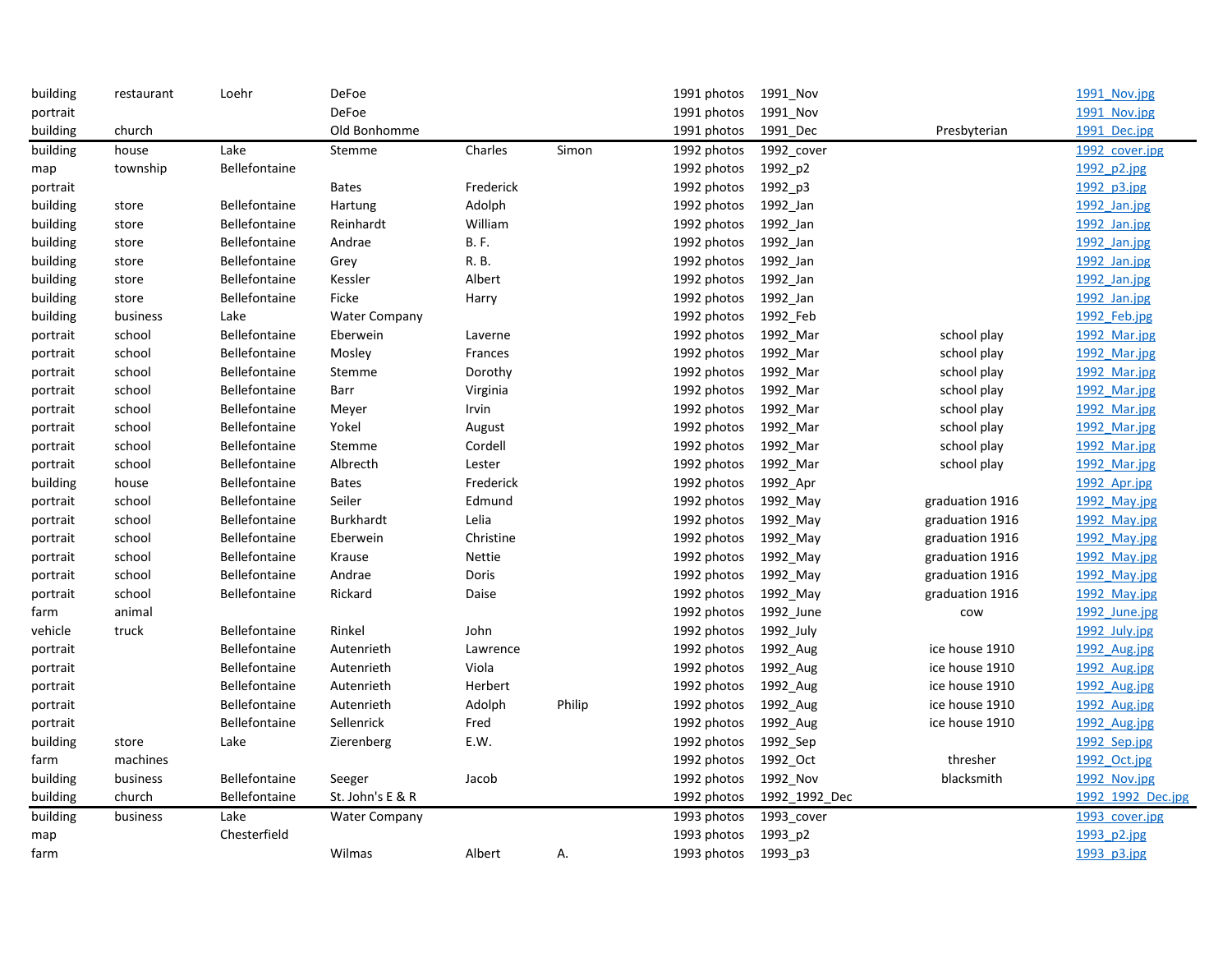| building   | house          | Lake                 | Dierberg            | William    |    | 1993 photos | 1993_Jan  |              | 1993 Jan.jpg  |
|------------|----------------|----------------------|---------------------|------------|----|-------------|-----------|--------------|---------------|
| portrait   |                | Chesterfield         | Ruby                | George     |    | 1993 photos | 1993_Feb  |              | 1993 Feb.jpg  |
| portrait   |                | Chesterfield         | Ruby                | Mary       |    | 1993 photos | 1993_Feb  |              | 1993 Feb.jpg  |
| portrait   |                | Chesterfield         | Ruby                | Joe        |    | 1993 photos | 1993_Feb  |              | 1993 Feb.jpg  |
| portrait   |                | Chesterfield         | Ruby                | Leonard    |    | 1993 photos | 1993 Feb  |              | 1993 Feb.jpg  |
| portrait   |                | Chesterfield         | Ruby                | Bob        |    | 1993 photos | 1993 Feb  |              | 1993 Feb.jpg  |
| portrait   |                | Chesterfield         | Ruby                | Ferd       |    | 1993 photos | 1993_Feb  |              | 1993 Feb.jpg  |
| portrait   |                | Chesterfield         | Ruby                | Tom        |    | 1993 photos | 1993_Feb  |              | 1993 Feb.jpg  |
| portrait   |                | Chesterfield         | Ruby                | Ray        |    | 1993 photos | 1993 Feb  |              | 1993 Feb.jpg  |
| portrait   | wedding        | Bellefontaine        | Kummer              | Henry      | W. | 1993 photos | 1993_Mar  |              | 1993 Mar.jpg  |
| portrait   | wedding        | Bellefontaine        | Kummer              | Rosa       |    | 1993 photos | 1993_Mar  |              | 1993 Mar.jpg  |
| portrait   | wedding        | Bellefontaine        | Sahm                | Rosa       |    | 1993 photos | 1993_Mar  |              | 1993 Mar.jpg  |
| farm       | animal         | Chesterfield         | Rufkahr             | Frank      |    | 1993 photos | 1993 Apr  | mules        | 1993 Apr.jpg  |
| building   | school         | Chesterfield         | Lowe                | Chloe      |    | 1993 photos | 1993 May  | teacher      | 1993 May.jpg  |
| vehicle    | buggy          | Chesterfield         | Mertz               | Wikkiam    | Ε. | 1993 photos | 1993_Jun  |              | 1993 Jun.jpg  |
| recreation | team, baseball | Orrville             | Bacon               | Philip     |    | 1993 photos | 1993_July | 1916         | 1993 July.jpg |
| recreation | team, baseball | Orrville             | <b>Fick</b>         | Albert     |    | 1993 photos | 1993_July | 1916         | 1993 July.jpg |
| recreation | team, baseball | Orrville             | Wilmas              | Albert     | Α. | 1993 photos | 1993_July | 1916         | 1993 July.jpg |
| recreation | team, baseball | Orrville             | Fick                | Artie      |    | 1993 photos | 1993_July | 1916         | 1993 July.jpg |
| recreation | team, baseball | Orrville             | Fick                | Roy        |    | 1993 photos | 1993 July | 1916         | 1993 July.jpg |
| recreation | team, baseball | Orrville             | Koewing             | Charlie    |    | 1993 photos | 1993 July | 1916         | 1993 July.jpg |
| recreation | team, baseball | Orrville             | <b>Broemmelsick</b> | John       |    | 1993 photos | 1993 July | 1916         | 1993 July.jpg |
| recreation | team, baseball | Orrville             | Coleman             | Ted        |    | 1993 photos | 1993 July | 1916         | 1993 July.jpg |
| recreation | team, baseball | Orrville             | Koewing             | John       |    | 1993 photos | 1993_July | 1916         | 1993 July.jpg |
| recreation | team, baseball | Orrville             | Fick                | Harry      |    | 1993 photos | 1993 July | 1916         | 1993 July.jpg |
| recreation | team, baseball | Orrville             | Fick                | Andrew     |    | 1993 photos | 1993_July | 1916         | 1993 July.jpg |
| portrait   |                | Bellefontaine        | Hill                | August     |    | 1993 photos | 1993 Aug  | peach stand  | 1993 Aug.jpg  |
| portrait   |                | Bellefontaine        | Hill                | Lydia      |    | 1993 photos | 1993_Aug  |              | 1993 Aug.jpg  |
| building   | house          | Bellefontaine        | DeFoe               | John       |    | 1993 photos | 1993_Sep  |              | 1993 Sep.jpg  |
| building   | house          | Bellefontaine        | King                | Maggie     |    | 1993 photos | 1993 Sep  |              | 1993 Sep.jpg  |
| building   | house          | Bellefontaine        | King                | Laura      |    | 1993 photos | 1993_Sep  |              | 1993 Sep.jpg  |
| building   | house          | Bellefontaine        | DeFoe               | Jennie     |    | 1993 photos | 1993 Sep  |              | 1993 Sep.jpg  |
| building   | house          | <b>Bellefontaine</b> | King                | William    |    | 1993 photos | 1993_Sep  |              | 1993 Sep.jpg  |
| building   | house          | Bellefontaine        | DeFoe               | Elvira     |    | 1993 photos | 1993_Sep  |              | 1993 Sep.jpg  |
| building   | house          | <b>Bellefontaine</b> | DeFoe               | Melissa    |    | 1993 photos | 1993_Sep  |              | 1993 Sep.jpg  |
| building   | house          | <b>Bellefontaine</b> | Schmitz             | Lettie     |    | 1993 photos | 1993 Sep  |              | 1993 Sep.jpg  |
| building   | house          | Bellefontaine        | Zumalt              | Ruby       |    | 1993 photos | 1993_Sep  |              | 1993 Sep.jpg  |
| vehicle    | truck          | Gumbo                | Fick                | Oscar      |    | 1993 photos | 1993_Oct  | 1930's       | 1993 Oct.jpg  |
| vehicle    | truck          | Gumbo                | Fick                | Lawrence   |    | 1993 photos | 1993 Oct  | 1930's       | 1993 Oct.jpg  |
| building   | business       | Chesterfield         |                     |            |    | 1993 photos | 1993 Nov  | Drew station | 1993 Nov.jpg  |
| building   | church         | Gumbo                | Kroenung            | Fredericka |    | 1993 photos | 1993 Dec  |              | 1993 Dec.jpg  |
| building   | church         | Gumbo                | St. Thomas E & R    |            |    | 1993 photos | 1993_Dec  |              | 1993 Dec.jpg  |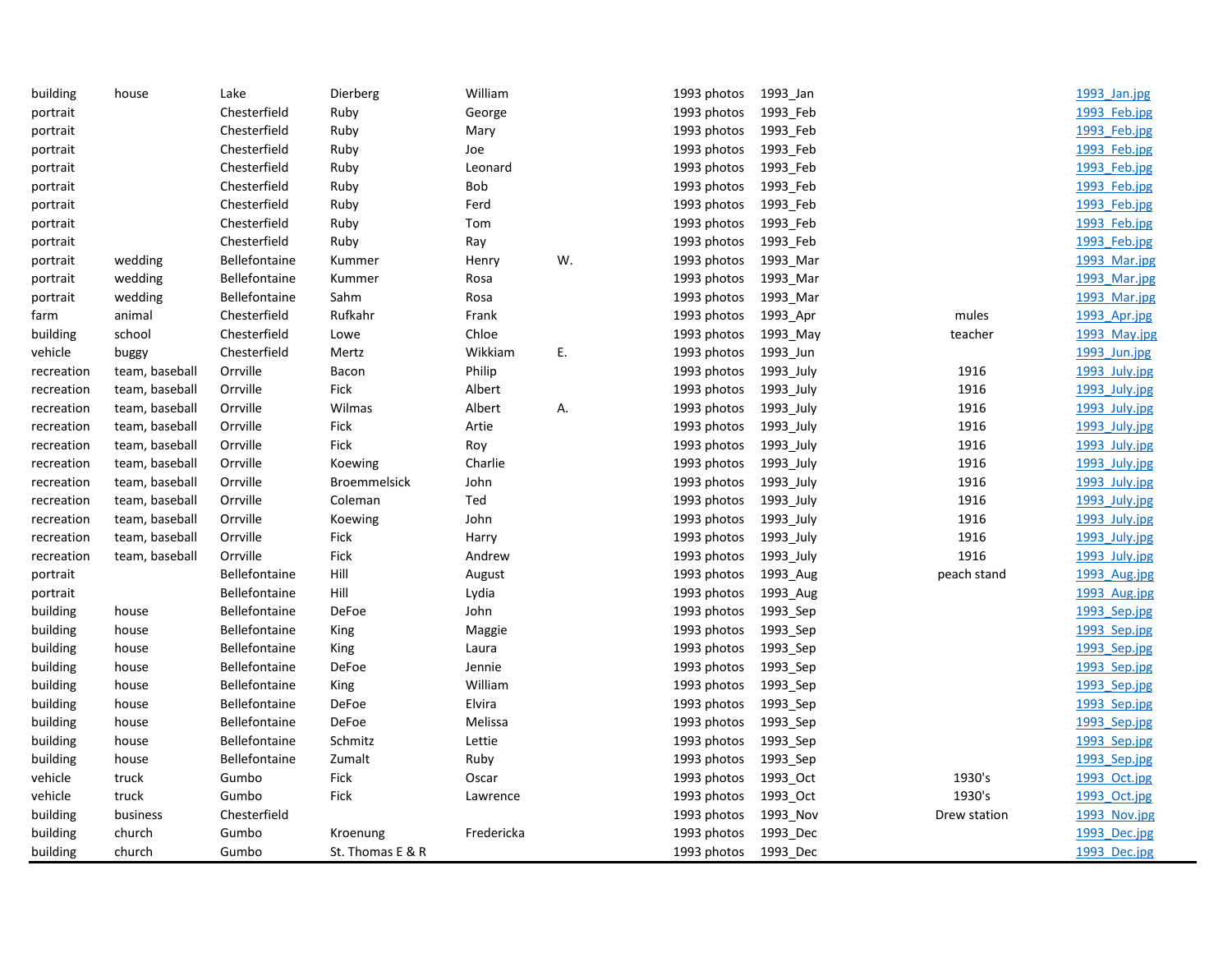| building   | house    | Bellefontaine        | Autenrieth       | Adolph     |        | 1994 photos          | 1994_cover |                               | 1994 cover.jpg |
|------------|----------|----------------------|------------------|------------|--------|----------------------|------------|-------------------------------|----------------|
| map        |          | Gumbo                |                  |            |        | 1994 photos          | 1994 p2    | 1909                          | 1994 p2.jpg    |
| building   | house    | Gumbo                | Glaser           | Louise     |        | 1994 photos          | 1994 p3    | Post Office                   | 1994 p3.jpg    |
| building   | house    | Gumbo                | Glaser           | George     |        | 1994 photos          | 1994 p3    | Post Office                   | 1994 p3.jpg    |
| building   | house    | Gumbo                | Terry            | Dr. Robert |        | 1994 photos          | 1994_p3    | Post Office                   | 1994 p3.jpg    |
| building   | business | Gumbo                | Kroenung         | D. C.      |        | 1994 photos          | 1994 Jan   | Fairview Hotel & Buffet       | 1994 Jan.jpg   |
| building   | business | Gumbo                | Kroenung         | Henry      |        | 1994 photos          | 1994_Jan   | Fairview Hotel & Buffet       | 1994 Jan.jpg   |
| building   | business | Gumbo                | Kroenung         | Evelyn     |        | 1994 photos          | 1994_Jan   | Fairview Hotel & Buffet       | 1994 Jan.jpg   |
| building   | business | Gumbo                | Kroenung         | Fredericka |        | 1994 photos          | 1994 Jan   | Fairview Hotel & Buffet       | 1994 Jan.jpg   |
| building   | business | Gumbo                | Kroenung         | Lena       |        | 1994 photos          | 1994 Jan   | Fairview Hotel & Buffet       | 1994 Jan.jpg   |
| building   | business | Gumbo                | Kroenung         | Ethel      |        | 1994 photos          | 1994_Jan   | Fairview Hotel & Buffet       | 1994 Jan.jpg   |
| building   | business | Gumbo                | Kesselring       | Bob        |        | 1994 photos          | 1994 Jan   | Fairview Hotel & Buffet       | 1994 Jan.jpg   |
| building   | business | Gumbo                | Kesselring       | Pearl      |        | 1994 photos          | 1994 Jan   | Fairview Hotel & Buffet       | 1994 Jan.jpg   |
| building   | business | Gumbo                | Kesselring       | Bill       |        | 1994 photos          | 1994_Jan   | Fairview Hotel & Buffet       | 1994 Jan.jpg   |
| building   | business | Gumbo                | Kelp             | Charlie    |        | 1994 photos          | 1994_Jan   | Fairview Hotel & Buffet       | 1994 Jan.jpg   |
| portrait   | wedding  | Bellefontaine        | Hill             | Ernst      | F.     | 1994 photos          | 1994_Feb   | 26 Apr. 1888                  | 1994 Feb.jpg   |
| portrait   | wedding  | <b>Bellefontaine</b> | Hill             | Mary       |        | 1994 photos          | 1994 Feb   | 26 Apr. 1888                  | 1994 Feb.jpg   |
| portrait   | wedding  | <b>Bellefontaine</b> | Woerther         | Mary       |        | 1994 photos          | 1994 Feb   | 26 Apr. 1888                  | 1994 Feb.jpg   |
| vehicle    | buggy    | Chesterfield         | Schwenck         | Joseph     |        | 1994 photos          | 1994 Mar   | mail carrier                  | 1994 Mar.jpg   |
| building   | business | Gumbo                | Kroeger          | Andy       |        | 1994 photos          | 1994 Apr   | tavern, 1940                  | 1994 Apr.jpg   |
| building   | school   | Lake                 |                  |            |        | 1994 photos          | 1994 May   | 1897                          | 1994 May.jpg   |
| recreation | swimming | Orrville             | Macalady         | Louise     | Terry  | 1994 photos          | 1994 Jun   | summer 1918                   | 1994 Jun.jpg   |
| portrait   |          |                      | Hoch             | Henry      |        | 1994 photos          | 1994 July  | 4 Jul. 1916                   | 1994 July.jpg  |
| portrait   |          |                      | Hoch             | Vaneda     |        | 1994 photos          | 1994_July  | 4 Jul. 1916                   | 1994 July.jpg  |
| building   | store    | Orrville             | <b>Fick</b>      | Philip     | Α.     | 1994 photos          | 1994_Aug   | 25 Aug. 1926                  | 1994 Aug.jpg   |
| building   | store    | Orrville             | Fick             | Charlotte  | L.     | 1994 photos          | 1994 Aug   | 25 Aug. 1926                  | 1994 Aug.jpg   |
| building   | store    | Orrville             | Fick             | Andy       |        | 1994 photos          | 1994 Aug   | 25 Aug. 1926                  | 1994 Aug.jpg   |
| building   | store    | Orrville             | Fick             | Albert     |        | 1994 photos          | 1994 Aug   | 25 Aug. 1926                  | 1994 Aug.jpg   |
| building   | store    | Orrville             | Fick             | Sophie     |        | 1994 photos          | 1994_Aug   | 25 Aug. 1926                  | 1994 Aug.jpg   |
| vehicle    | buggy    |                      | Stemme           | Hazel      | Walker | 1994 photos          | 1994 Sep   | 1921                          | 1994 Sep.jpg   |
| vehicle    | buggy    |                      | Wilmas           | Ethel      | Walker | 1994 photos          | 1994_Sep   | 1921                          | 1994 Sep.jpg   |
| vehicle    | buggy    |                      | Frommer          | Honora     | Kummer | 1994 photos          | 1994 Sep   | 1921                          | 1994 Sep.jpg   |
| vehicle    | buggy    |                      | Frommer          | Donald     |        | 1994 photos          | 1994 Sep   | 1921                          | 1994 Sep.jpg   |
| vehicle    | buggy    |                      | <b>Burkhardt</b> | Ferris     |        | 1994 photos          | 1994 Sep   | 1921                          | 1994 Sep.jpg   |
| vehicle    | buggy    |                      | Burkhardt        | Lillian    | Stemme | 1994 photos          | 1994 Sep   | 1921                          | 1994 Sep.jpg   |
| building   | house    | Lake                 | Queathem         | Felix      | Jr.    | 1994 photos          | 1994_Oct   | 1859                          | 1994 Oct.jpg   |
| vehicle    | truck    | Bellefontaine        | Puellmann        | Lucian     |        | 1994 photos          | 1994 Nov   | fire department, 19 Nov. 1949 | 1994 Nov.jpg   |
| vehicle    | truck    | Bellefontaine        | Hoch             | Bud        |        | 1994 photos          | 1994 Nov   | fire department, 19 Nov. 1949 | 1994 Nov.jpg   |
| vehicle    | truck    | <b>Bellefontaine</b> | Stemme           | Forestell  |        | 1994 photos          | 1994 Nov   | fire department, 19 Nov. 1949 | 1994 Nov.jpg   |
| vehicle    | truck    | <b>Bellefontaine</b> | Barr             | Rolla      |        | 1994 photos          | 1994_Nov   | fire department, 19 Nov. 1949 | 1994 Nov.jpg   |
| vehicle    | truck    | <b>Bellefontaine</b> | Rinkel           | Nelson     |        | 1994 photos          | 1994 Nov   | fire department, 19 Nov. 1949 | 1994 Nov.jpg   |
| vehicle    | truck    | <b>Bellefontaine</b> | Barr             | Richard    |        | 1994 photos 1994 Nov |            | fire department, 19 Nov. 1949 | 1994 Nov.jpg   |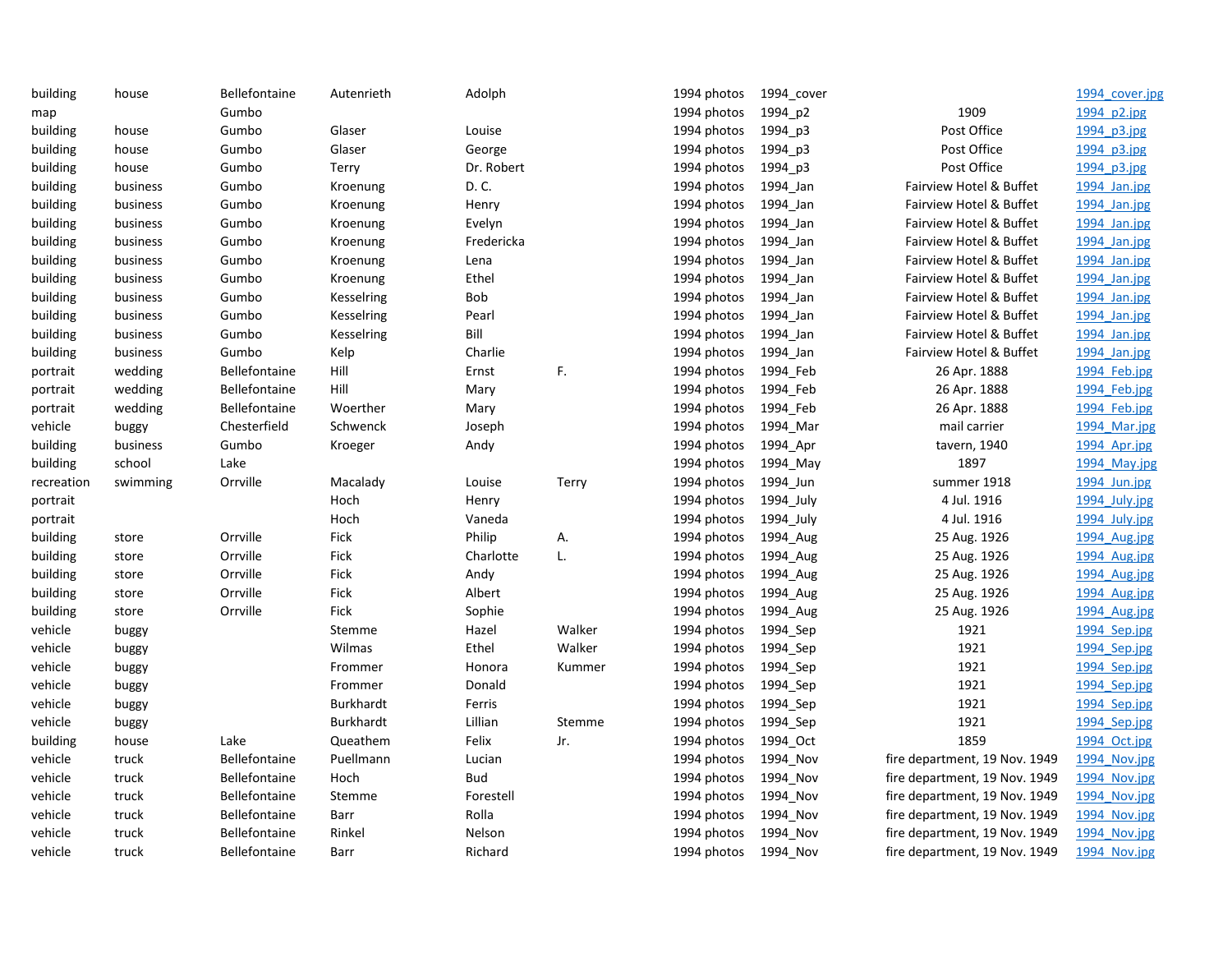| vehicle    | truck    | Bellefontaine        | Rickard      | Ace       |        | 1994 photos          | 1994_Nov   | fire department, 19 Nov. 1949 | 1994 Nov.jpg   |
|------------|----------|----------------------|--------------|-----------|--------|----------------------|------------|-------------------------------|----------------|
| building   | church   | Chesterfield         | Ascension    | Ascension |        | 1994 photos          | 1994_Dec   | 17 Apr. 1923                  | 1994 Dec.jpg   |
| building   | church   | Chesterfield         | Godfrey      | Fr.       |        | 1994 photos          | 1994 Dec   | 17 Apr. 1923                  | 1994 Dec.jpg   |
| building   | store    | Chesterfield         | Burkhardt    | Edward    |        | 1995 photos          | 1995 cover | 1920 street scene             | 1995 cover.jpg |
| map        |          | Chesterfield         |              |           |        | 1995 photos          | 1995_p2    |                               | 1995 p2.jpg    |
| vehicle    | bus      | Chesterfield         |              |           |        | 1995 photos          | 1995 p3    |                               | 1995 p3.jpg    |
| recreation | picnic   | Chesterfield         | Kroeger      | Anna      |        | 1995 photos          | 1995 Jan   |                               | 1995 Jan.jpg   |
| recreation | picnic   | Chesterfield         | Kroeger      | Lela      |        | 1995 photos          | 1995 Jan   |                               | 1995 Jan.jpg   |
| recreation | picnic   | Chesterfield         | Kroeger      | Ruth      |        | 1995 photos          | 1995_Jan   |                               | 1995 Jan.jpg   |
| portrait   | children |                      | Wardenburg   | Clarence  |        | 1995 photos          | 1995 Feb   |                               | 1995 Feb.jpg   |
| portrait   | children |                      | Wardenburg   | Edna      |        | 1995 photos          | 1995_Feb   |                               | 1995 Feb.jpg   |
| portrait   | children |                      | Wardenburg   | Ethel     |        | 1995 photos          | 1995 Feb   |                               | 1995 Feb.jpg   |
| building   | business | Bonhomme             | Schiller     | Henry     |        | 1995 photos          | 1995 Mar   | blacksmith, 1888              | 1995 Mar.jpg   |
| flood      |          | Chesterfield         |              |           |        | 1995 photos          | 1995 Apr   |                               | 1995 Apr.jpg   |
| vehicle    | bicycle  | Bellefontaine        | Queatham     | Eugene    |        | 1995 photos          | 1995 May   |                               | 1995 May.jpg   |
| vehicle    | bicycle  | <b>Bellefontaine</b> | Bayer        | Earl      |        | 1995 photos          | 1995 May   |                               | 1995 May.jpg   |
| vehicle    | bicycle  | <b>Bellefontaine</b> | Sellenriek   | Irene     |        | 1995 photos          | 1995_May   |                               | 1995 May.jpg   |
| vehicle    | bicycle  | Bellefontaine        | Bayer        | Mildred   |        | 1995 photos          | 1995_May   |                               | 1995 May.jpg   |
| vehicle    | bicycle  | Bellefontaine        | Eberwein     | Earl      |        | 1995 photos          | 1995 May   |                               | 1995 May.jpg   |
| vehicle    | bicycle  | Bellefontaine        | Sahm         | Cleta     |        | 1995 photos          | 1995 May   |                               | 1995 May.jpg   |
| vehicle    | bicycle  | Bellefontaine        | Burkhardt    | Lane      |        | 1995 photos          | 1995 May   |                               | 1995 May.jpg   |
| vehicle    | bicycle  | <b>Bellefontaine</b> | Queatham     | Kenneth   |        | 1995 photos          | 1995_May   |                               | 1995 May.jpg   |
| portrait   | wedding  | Lake                 | Queatham     | Felix     |        | 1995 photos          | 1995 Jun   |                               | 1995 Jun.jpg   |
| portrait   | wedding  | Lake                 | Queatham     | Pauline   | Hoefer | 1995 photos          | 1995 Jun   |                               | 1995 Jun.jpg   |
| building   | house    |                      | Frazier      | Maggie    |        | 1995 photos          | 1995 Jul   |                               | 1995 Jul.jpg   |
| vehicle    | car      |                      | Frazier      | Henry     |        | 1995 photos          | 1995_Jul   |                               | 1995 Jul.jpg   |
| vehicle    | car      |                      | Frazier      | Grover    |        | 1995 photos          | 1995_Jul   |                               | 1995 Jul.jpg   |
| vehicle    | car      |                      | Jackson      | Daisy     |        | 1995 photos          | 1995_Jul   |                               | 1995 Jul.jpg   |
| vehicle    | car      | Chesterfield         | Schaeffer    | Garnet    |        | 1995 photos          | 1995 Aug   |                               | 1995 Aug.jpg   |
| vehicle    | car      | Chesterfield         | Schiller     | Fred      |        | 1995 photos          | 1995 Aug   |                               | 1995 Aug.jpg   |
| vehicle    | car      | Chesterfield         | Schiller     | Ruth      |        | 1995 photos          | 1995_Aug   |                               | 1995 Aug.jpg   |
| vehicle    | car      | Chesterfield         | Schiller     | Mary      |        | 1995 photos          | 1995 Aug   |                               | 1995 Aug.jpg   |
| vehicle    | car      | Chesterfield         | <b>Bates</b> | Alvina    |        | 1995 photos          | 1995_Aug   |                               | 1995 Aug.jpg   |
| vehicle    | car      | Chesterfield         | <b>Bates</b> | Amy       |        | 1995 photos          | 1995 Aug   |                               | 1995 Aug.jpg   |
| vehicle    | car      | Chesterfield         | Steffan      | Anna      |        | 1995 photos          | 1995_Aug   |                               | 1995 Aug.jpg   |
| vehicle    | car      | Chesterfield         | Hill         | Mary      |        | 1995 photos          | 1995_Aug   |                               | 1995 Aug.jpg   |
| vehicle    | car      | Chesterfield         | Hill         | George    |        | 1995 photos          | 1995 Aug   |                               | 1995 Aug.jpg   |
| vehicle    | car      | Chesterfield         | Hill         | Pearl     |        | 1995 photos          | 1995 Aug   |                               | 1995 Aug.jpg   |
| vehicle    | car      | Chesterfield         | Schwenck     | Louis     |        | 1995 photos          | 1995_Aug   |                               | 1995 Aug.jpg   |
| vehicle    | car      | Chesterfield         | Schwenck     | Norman    |        | 1995 photos          | 1995_Aug   |                               | 1995 Aug.jpg   |
| vehicle    | car      | Chesterfield         | Schwenck     | Caroline  |        | 1995 photos          | 1995 Aug   |                               | 1995 Aug.jpg   |
| portrait   | children | Bellefontaine        | Schwenck     | Allen     |        | 1995 photos 1995_Sep |            |                               | 1995 Sep.jpg   |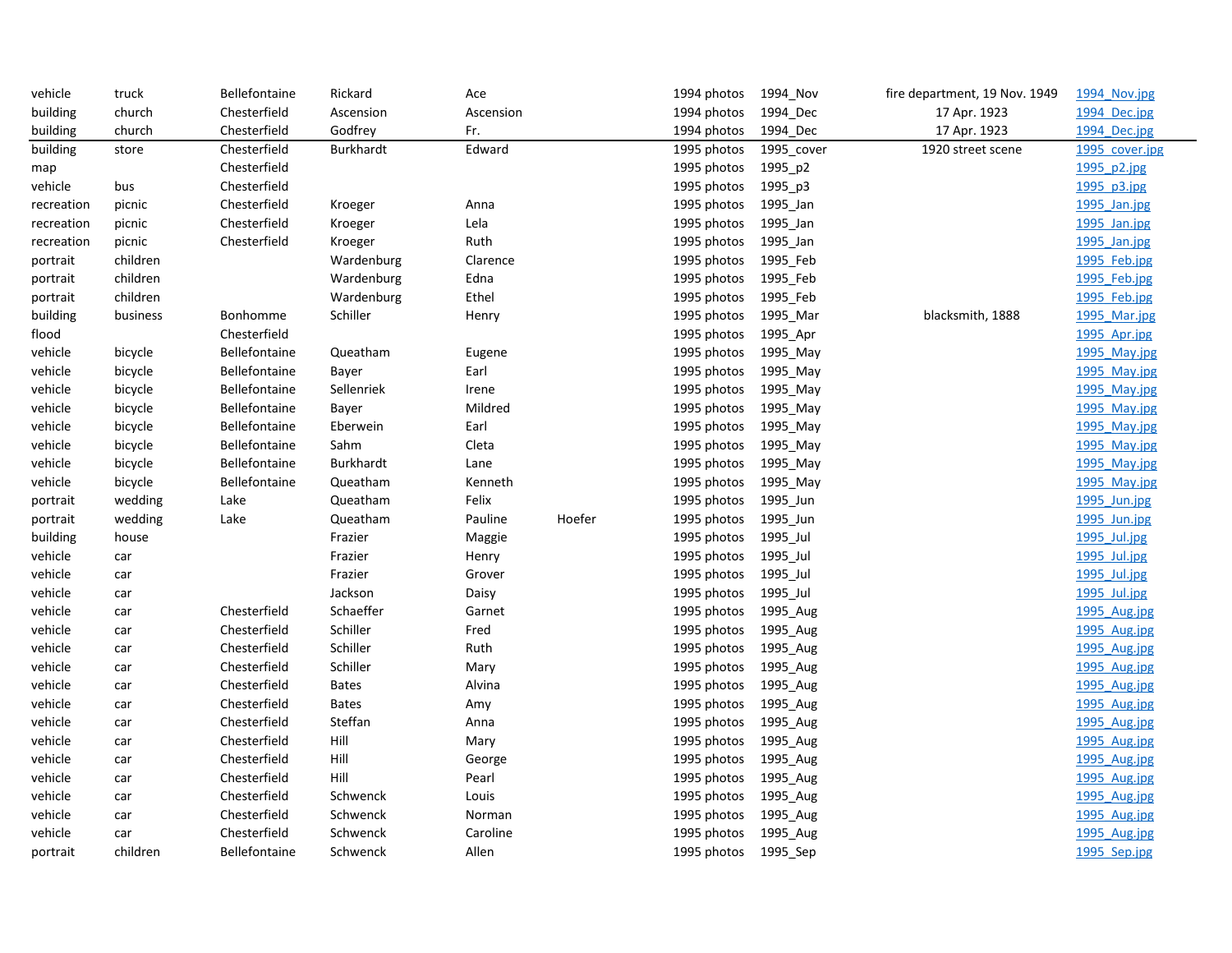| portrait   | children | <b>Bellefontaine</b> | Schwenck       | Melvin   |        | 1995 photos         | 1995_Sep   |                  | 1995 Sep.jpg   |
|------------|----------|----------------------|----------------|----------|--------|---------------------|------------|------------------|----------------|
| portrait   | children | Bellefontaine        | Schwenck       | Vernon   |        | 1995 photos         | 1995_Sep   |                  | 1995 Sep.jpg   |
| portrait   | children | <b>Bellefontaine</b> | Zierenberg     | E.H.     |        | 1995 photos         | 1995_Sep   |                  | 1995 Sep.jpg   |
| portrait   | children | <b>Bellefontaine</b> | Steffan        | Orville  |        | 1995 photos         | 1995_Sep   |                  | 1995 Sep.jpg   |
| portrait   | children | <b>Bellefontaine</b> | Steffan        | Dale     |        | 1995 photos         | 1995_Sep   |                  | 1995 Sep.jpg   |
| portrait   | children | <b>Bellefontaine</b> | Fick           | Roy      |        | 1995 photos         | 1995 Sep   |                  | 1995 Sep.jpg   |
| portrait   | family   | Bellefontaine        | Stemme         | Rose     | Seeger | 1995 photos         | 1995 Oct   |                  | 1995 Oct.jpg   |
| portrait   | family   | Bellefontaine        | Stemme         | Henry    |        | 1995 photos         | 1995 Oct   |                  | 1995 Oct.jpg   |
| portrait   | family   | <b>Bellefontaine</b> | Stemme         | Herman   |        | 1995 photos         | 1995_Oct   |                  | 1995 Oct.jpg   |
| portrait   | family   | Bellefontaine        | Stemme         | Emma     |        | 1995 photos         | 1995 Oct   |                  | 1995 Oct.jpg   |
| portrait   | family   | Bellefontaine        | Stemme         | Clarence |        | 1995 photos         | 1995_Oct   |                  | 1995 Oct.jpg   |
| portrait   | family   | <b>Bellefontaine</b> | Stemme         | Frieda   |        | 1995 photos         | 1995_Oct   |                  | 1995 Oct.jpg   |
| portrait   | family   | <b>Bellefontaine</b> | Stemme         | William  |        | 1995 photos         | 1995_Oct   |                  | 1995 Oct.jpg   |
| portrait   | family   | <b>Bellefontaine</b> | Stemme         | Bertha   | Seeger | 1995 photos         | 1995 Oct   |                  | 1995 Oct.jpg   |
| portrait   | church   | <b>Bellefontaine</b> | Stemme         | Rose     | Seeger | 1995 photos         | 1995 Nov   | St. John's E & R | 1995 Nov.jpg   |
| portrait   | church   | <b>Bellefontaine</b> | Studt          | Mrs.     |        | 1995 photos         | 1995 Nov   | St. John's E & R | 1995 Nov.jpg   |
| portrait   | church   | <b>Bellefontaine</b> | Prestien       | Katie    |        | 1995 photos         | 1995_Nov   | St. John's E & R | 1995 Nov.jpg   |
| portrait   | church   | <b>Bellefontaine</b> | Kram           | Rose     |        | 1995 photos         | 1995_Nov   | St. John's E & R | 1995 Nov.jpg   |
| portrait   | church   | Bellefontaine        | Seeger         | Mrs.     |        | 1995 photos         | 1995 Nov   | St. John's E & R | 1995 Nov.jpg   |
| portrait   | church   | <b>Bellefontaine</b> | Barr           | Mrs.     |        | 1995 photos         | 1995_Nov   | St. John's E & R | 1995 Nov.jpg   |
| portrait   | church   | Bellefontaine        | Wellner        | Clara    |        | 1995 photos         | 1995_Nov   | St. John's E & R | 1995 Nov.jpg   |
| portrait   | church   | <b>Bellefontaine</b> | Eisenhardt     | Mimi     |        | 1995 photos         | 1995_Nov   | St. John's E & R | 1995 Nov.jpg   |
| portrait   | church   | <b>Bellefontaine</b> | Kuhlmann       | Emma     |        | 1995 photos         | 1995 Nov   | St. John's E & R | 1995 Nov.jpg   |
| portrait   | church   | <b>Bellefontaine</b> | Sellenriek     | Lena     |        | 1995 photos         | 1995 Nov   | St. John's E & R | 1995 Nov.jpg   |
| portrait   | church   | <b>Bellefontaine</b> | Beckemeier     | Mrs.     |        | 1995 photos         | 1995 Nov   | St. John's E & R | 1995 Nov.jpg   |
| portrait   | church   | <b>Bellefontaine</b> | Schiller       | Mrs.     |        | 1995 photos         | 1995_Nov   | St. John's E & R | 1995 Nov.jpg   |
| portrait   | church   | <b>Bellefontaine</b> | Kraus          | Pauline  |        | 1995 photos         | 1995_Nov   | St. John's E & R | 1995 Nov.jpg   |
| portrait   | church   | Bellefontaine        | Autenrieth     | Louisa   |        | 1995 photos         | 1995 Nov   | St. John's E & R | 1995 Nov.jpg   |
| portrait   | church   | <b>Bellefontaine</b> | <b>Broeker</b> | Mrs.     |        | 1995 photos         | 1995_Nov   | St. John's E & R | 1995 Nov.jpg   |
| portrait   | church   | <b>Bellefontaine</b> | Kraus          | Mrs.     |        | 1995 photos         | 1995_Nov   | St. John's E & R | 1995 Nov.jpg   |
| portrait   | church   | Bellefontaine        | Stemme         | Mrs.     |        | 1995 photos         | 1995_Nov   | St. John's E & R | 1995 Nov.jpg   |
| portrait   | church   | <b>Bellefontaine</b> | Widner         | Mrs.     |        | 1995 photos         | 1995 Nov   | St. John's E & R | 1995 Nov.jpg   |
| portrait   | church   | <b>Bellefontaine</b> | Hoeffer        | Emma     |        | 1995 photos         | 1995 Nov   | St. John's E & R | 1995 Nov.jpg   |
| portrait   | church   | Bellefontaine        | Seeger         | Ida      |        | 1995 photos         | 1995 Nov   | St. John's E & R | 1995 Nov.jpg   |
| portrait   | church   | <b>Bellefontaine</b> | Schwenck       | Lena     |        | 1995 photos         | 1995_Nov   | St. John's E & R | 1995 Nov.jpg   |
| portrait   | church   | <b>Bellefontaine</b> | Kuhlmann       | Dora     |        | 1995 photos         | 1995_Nov   | St. John's E & R | 1995 Nov.jpg   |
| portrait   | church   | Bellefontaine        | Ravens         | Mrs.     |        | 1995 photos         | 1995 Nov   | St. John's E & R | 1995 Nov.jpg   |
| portrait   | church   | Bellefontaine        | Storch         | Mrs.     |        | 1995 photos         | 1995_Nov   | St. John's E & R | 1995 Nov.jpg   |
| recreation | winter   | Lake                 | Schrader       | William  |        | 1995 photos         | 1995_Dec   |                  | 1995 Dec.jpg   |
| recreation | winter   | Lake                 | Zierenberg     | Jacque   |        | 1995 photos         | 1995 Dec   |                  | 1995 Dec.jpg   |
| building   | business | <b>Bellefontaine</b> | Schwenck       | Schwenck |        | 1996 photos         | 1996 cover |                  | 1996 cover.jpg |
| map        |          | Lake                 |                |          |        | 1996 photos 1996 p2 |            |                  | 1996 p2.jpg    |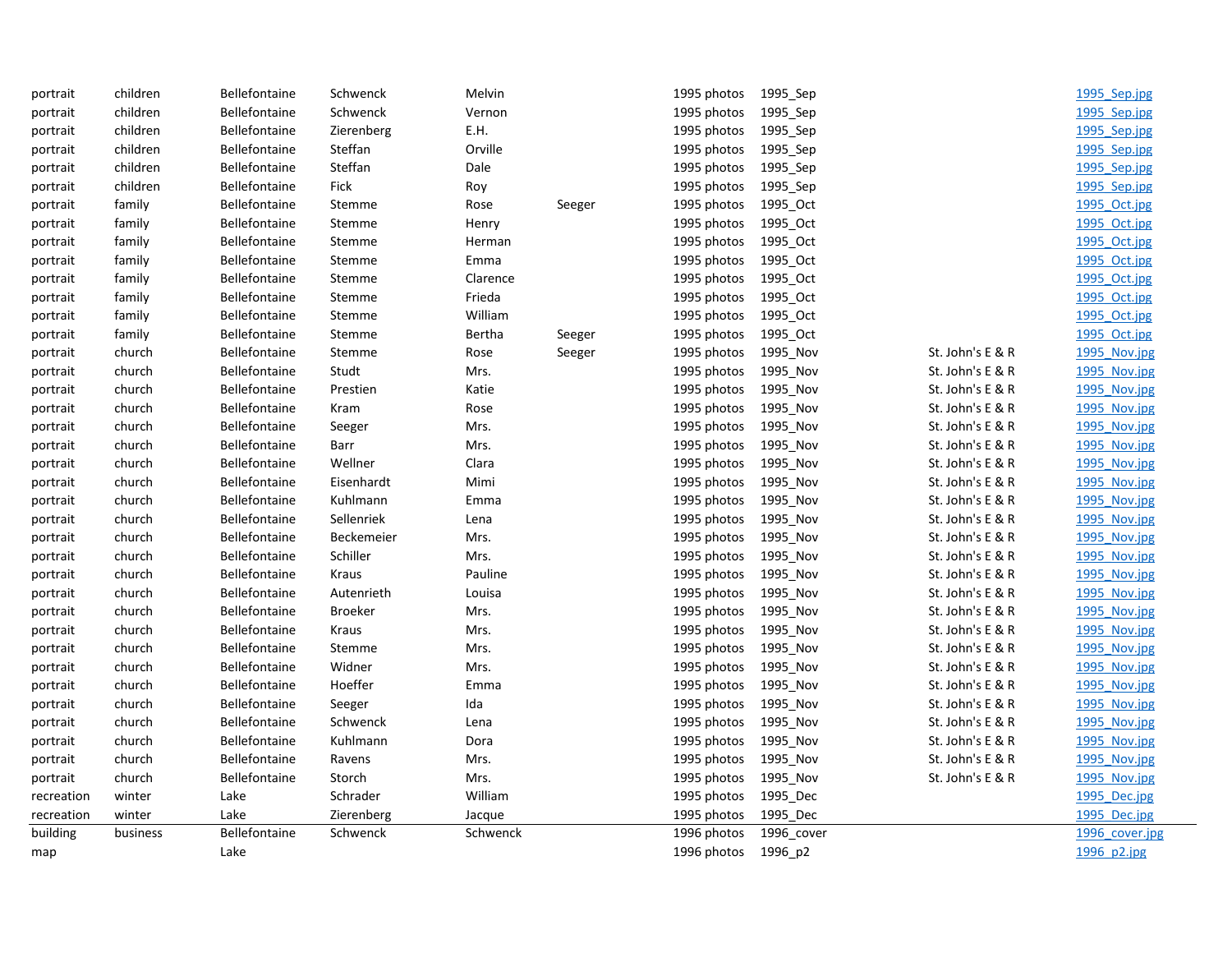| portrait   | military  | Bellefontaine        | Hill         | Ernst       | V.       | 1996 photos          | 1996_p3  |                        | 1996 p3.jpg  |
|------------|-----------|----------------------|--------------|-------------|----------|----------------------|----------|------------------------|--------------|
| vehicle    | boat      | Lake                 |              |             |          | 1996 photos          | 1996 Jan |                        | 1996 Jan.jpg |
| farm       | equipment |                      | Hoefer       | Lena        |          | 1996 photos          | 1996_Feb |                        | 1996 Feb.jpg |
| farm       | equipment |                      | Hoefer       | Eileen      |          | 1996 photos          | 1996_Feb |                        | 1996 Feb.jpg |
| farm       | equipment |                      | Hoefer       | Lois        |          | 1996 photos          | 1996_Feb |                        | 1996 Feb.jpg |
| farm       | equipment |                      | Hoefer       | Lillian     |          | 1996 photos          | 1996_Feb |                        | 1996 Feb.jpg |
| vehicle    | car       |                      | Hoefer       | Eileen      |          | 1996 photos          | 1996_Feb |                        | 1996 Feb.jpg |
| vehicle    | car       |                      | Hoefer       | Lois        |          | 1996 photos          | 1996_Feb |                        | 1996 Feb.jpg |
| vehicle    | car       |                      | Hoefer       | Lillian     |          | 1996 photos          | 1996_Feb |                        | 1996 Feb.jpg |
| portrait   | family    |                      | Hoefer       | Eileen      |          | 1996 photos          | 1996_Feb |                        | 1996 Feb.jpg |
| portrait   | family    |                      | Hoefer       | Lois        |          | 1996 photos          | 1996_Feb |                        | 1996 Feb.jpg |
| portrait   | family    |                      | Hoefer       | Lillian     |          | 1996 photos          | 1996_Feb |                        | 1996 Feb.jpg |
| building   | house     | Bellefontaine        | Hoch         | Ted         |          | 1996 photos          | 1996_Mar |                        | 1996 Mar.jpg |
| building   | house     | Bellefontaine        | Hoch         | Stella      | C.       | 1996 photos          | 1996 Mar |                        | 1996 Mar.jpg |
| building   | house     | <b>Bellefontaine</b> | Hoch         | Molly       |          | 1996 photos          | 1996_Mar |                        | 1996 Mar.jpg |
| building   | house     | <b>Bellefontaine</b> | Hoch         | Edward      |          | 1996 photos          | 1996_Mar |                        | 1996 Mar.jpg |
| building   | house     | Bellefontaine        | Hoch         | Lilly       |          | 1996 photos          | 1996_Mar |                        | 1996 Mar.jpg |
| building   | house     | Bellefontaine        | Hoch         | Henry       |          | 1996 photos          | 1996_Mar |                        | 1996 Mar.jpg |
| building   | house     | Bellefontaine        | Hoch         | Walter      |          | 1996 photos          | 1996_Mar |                        | 1996 Mar.jpg |
| building   | house     | Bellefontaine        | Waller       | Thelma      | Hoch     | 1996 photos          | 1996_Mar |                        | 1996 Mar.jpg |
| building   | house     | Bellefontaine        | Kister       | Geraldine   | Hoch     | 1996 photos          | 1996 Mar |                        | 1996 Mar.jpg |
| portrait   | wedding   | <b>Bellefontaine</b> | Hill         | George      |          | 1996 photos          | 1996_Apr |                        | 1996 Apr.jpg |
| portrait   | wedding   | Bellefontaine        | Hill         | Pearl       | Schwenck | 1996 photos          | 1996_Apr |                        | 1996 Apr.jpg |
| portrait   | wedding   | <b>Bellefontaine</b> | Konneman     | Viola       | Schiller | 1996 photos          | 1996_Apr |                        | 1996 Apr.jpg |
| portrait   | wedding   | Bellefontaine        | Schiller     | Ruth        |          | 1996 photos          | 1996_Apr |                        | 1996 Apr.jpg |
| portrait   | wedding   | Bellefontaine        | Walcott      | Esther      | Schweck  | 1996 photos          | 1996_Apr |                        | 1996 Apr.jpg |
| portrait   | wedding   | Bellefontaine        | Hill         | Ernst       |          | 1996 photos          | 1996_Apr |                        | 1996 Apr.jpg |
| recreation | cycling   | Bellefontaine        |              |             |          | 1996 photos          | 1996_May | St. Louis Cycling Club | 1996 May.jpg |
| vehicle    | buggy     |                      | Hyde         | Richard     |          | 1996 photos          | 1996_Jun |                        | 1996 Jun.jpg |
| vehicle    | buggy     |                      | Hyde         | Georgia Sue |          | 1996 photos          | 1996_Jun |                        | 1996 Jun.jpg |
| vehicle    | buggy     |                      | Hyde         | Walter      |          | 1996 photos          | 1996_Jun |                        | 1996 Jun.jpg |
| vehicle    | buggy     |                      | Hyde         | Elizabeth   | Andreas  | 1996 photos          | 1996_Jun |                        | 1996 Jun.jpg |
| vehicle    | buggy     |                      | Andreas      | Agnes       |          | 1996 photos          | 1996 Jun |                        | 1996 Jun.jpg |
| vehicle    | truck     |                      | Hoefer       | Emil        | Jr.      | 1996 photos          | 1996_Jul |                        | 1996 Jul.jpg |
| farm       | equipment |                      | Schuttenberg | Fred        |          | 1996 photos          | 1996_Aug |                        | 1996 Aug.jpg |
| farm       | equipment |                      | Autenrieth   | Adolph      |          | 1996 photos          | 1996_Aug |                        | 1996 Aug.jpg |
| farm       | equipment |                      | Hoefer       | Emil        |          | 1996 photos          | 1996_Aug |                        | 1996 Aug.jpg |
| recreation | band      | Bellefontaine        | Sieler       | Henry       |          | 1996 photos          | 1996_Sep |                        | 1996 Sep.jpg |
| recreation | band      | Bellefontaine        | Wuest        | Henry       |          | 1996 photos          | 1996_Sep |                        | 1996 Sep.jpg |
| recreation | band      | <b>Bellefontaine</b> | Sandoz       | Emil        |          | 1996 photos          | 1996_Sep |                        | 1996 Sep.jpg |
| recreation | band      | Bellefontaine        | Eberwein     | Elmer       |          | 1996 photos          | 1996_Sep |                        | 1996 Sep.jpg |
| recreation | band      | <b>Bellefontaine</b> | Kaliner      | Klaus       |          | 1996 photos 1996_Sep |          |                        | 1996 Sep.jpg |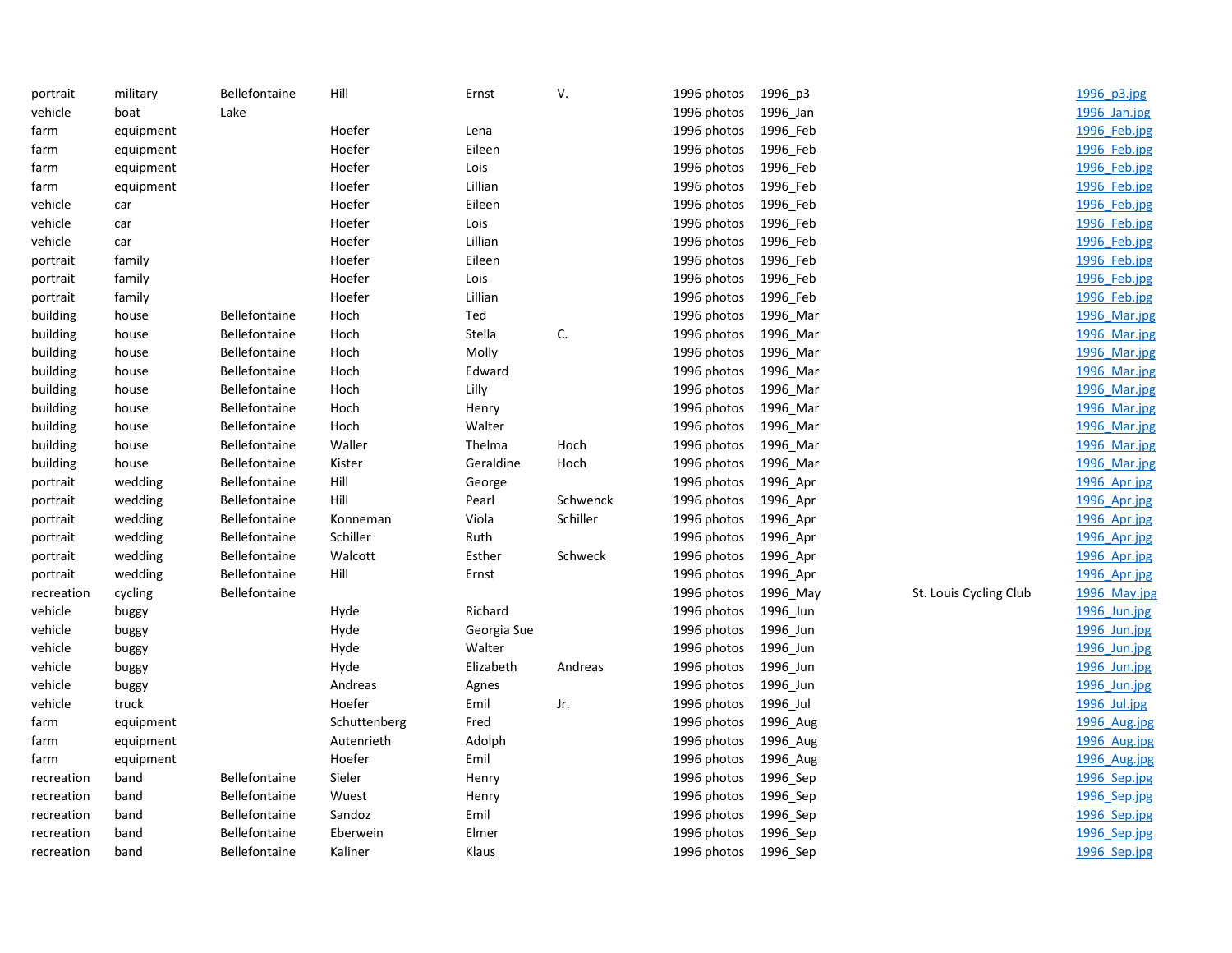|                                                                                            | 1996 Sep.jpg                             |
|--------------------------------------------------------------------------------------------|------------------------------------------|
| Bellefontaine<br>1996 photos<br>1996_Sep<br>recreation<br>Gallagher<br>band<br>George      | 1996 Sep.jpg                             |
| recreation<br>Bellefontaine<br>1996 photos<br>1996_Sep<br>band<br>Finley<br>Finley         | 1996 Sep.jpg                             |
| recreation<br>band<br><b>Bellefontaine</b><br>Schiller<br>John<br>1996 photos<br>1996 Sep  | 1996 Sep.jpg                             |
| John<br>recreation<br>band<br><b>Bellefontaine</b><br>Prestien<br>1996 photos<br>1996 Sep  | 1996 Sep.jpg                             |
| recreation<br><b>Bellefontaine</b><br>Edwin<br>1996 photos<br>1996_Sep<br>band<br>Sieler   | 1996 Sep.jpg                             |
| Bellefontaine<br>Sieler<br>Arnold<br>1996 photos<br>recreation<br>1996 Sep<br>band         | 1996 Sep.jpg                             |
| Albert<br>vehicle<br>Rombach<br>1996 photos<br>1996 Oct<br>car                             | 1996 Oct .jpg                            |
| Emil<br>vehicle<br>Rombach<br>1996 photos<br>1996 Oct<br>car                               | 1996 Oct.jpg                             |
| vehicle<br>1996 photos<br>1996_Oct<br>Rombach<br>Norman<br>car                             | 1996 Oct.jpg                             |
| vehicle<br>Rombach<br>1996 photos<br>1996_Oct<br>Walter<br>car                             | 1996 Oct.jpg                             |
| vehicle<br>Rombach<br>Karl<br>Jr.<br>1996 photos<br>1996_Oct<br>car                        | 1996 Oct.jpg                             |
| vehicle<br>Rombach<br>1996 photos<br>1996 Oct<br>car<br>Ray                                | 1996 Oct.jpg                             |
| vehicle<br>Bertha<br>1996 photos<br>Rombach<br>1996 Oct<br>car                             | 1996 Oct.jpg                             |
| vehicle<br>Rombach<br>Marie<br>1996 photos<br>1996 Oct<br>car                              | 1996 Oct.jpg                             |
| vehicle<br>Rombach<br>Louise<br>1996 photos<br>1996 Oct<br>car                             | 1996 Oct.jpg                             |
| vehicle<br>Rombach<br>Elna<br>1996 photos<br>1996_Oct<br>car                               | 1996 Oct.jpg                             |
| vehicle<br>Rombach<br>1996 photos<br>1996_Oct<br>Lucy<br>car                               | 1996 Oct.jpg                             |
| vehicle<br>Rombach<br>Karl<br>Sr.<br>1996 photos<br>1996 Oct<br>car                        | 1996 Oct.jpg                             |
| vehicle<br>Rombach<br>Santo<br>1996 photos<br>1996 Oct<br>car                              | 1996 Oct.jpg                             |
| animal<br>Andeas<br>Andeas<br>1996 photos<br>1996 Nov<br>farm                              | 1996 Nov.jpg                             |
| Schaeffer<br>Conrads<br>animal<br>Agnes<br>1996 photos<br>1996 Nov<br>farm                 | 1996 Nov.jpg                             |
| animal<br>Hyde<br>1996 photos<br>1996 Nov<br>farm<br>Georgia Sue                           | 1996 Nov.jpg                             |
| Chesterfield<br>building<br>church<br>1996 photos<br>1996 Dec                              | Bonhomme, Baptist Church<br>1996 Dec.jpg |
| building<br>Lake<br>school<br>1997 photos<br>1997 cover                                    | 1997 cover.jpg                           |
| Chesterfield<br>Reuther<br>Wilhelmina<br>1997 photos<br>1997_p2<br>map                     | 1997 p2.jpg                              |
| Mildred<br>children<br>Bayer<br>1997 photos<br>1997 p3<br>portrait                         | 1997 p3.jpg                              |
| children<br>Earl<br>1997 photos<br>1997_p3<br>Bayer<br>portrait                            | 1997 p3.jpg                              |
| Hazel<br>children<br>1997 photos<br>1997_p3<br>portrait<br>Bayer                           | 1997 p3.jpg                              |
| Chesterfield<br>Sahm<br>1997 photos<br>1997_Jan<br>portrait<br>family<br>Ludwig            | 1997 Jan.jpg                             |
| Chesterfield<br>Sahm<br>Mattis<br>1997 photos<br>portrait<br>family<br>Johanna<br>1997 Jan | 1997 Jan.jpg                             |
| Walker<br>friend<br>Wilmas<br>Ethel<br>1997 photos 1997 Feb<br>portrait                    | 1997 Feb.jpg                             |
| 1997 photos 1997_Feb<br>friend<br>Hoefer<br>Lena<br>Reising<br>portrait                    | 1997 Feb.jpg                             |
| friend<br>Parkest<br>1997 photos<br>1997 Mar<br>portrait<br>Ray                            | 1997 Mar.jpg                             |
| friend<br>Stock<br>1997 photos<br>1997_Mar<br>portrait<br>George                           | 1997 Mar.jpg                             |
|                                                                                            | 1997 Mar.jpg                             |
| friend<br>Charles<br>portrait<br>Barr<br>1997 photos<br>1997 Mar                           |                                          |
| recreation<br><b>Buckner</b><br>Marshall<br>1997 photos<br>1997_Apr<br>cycling             | 1997 Apr.jpg                             |
| recreation<br>Jackson<br>Daisy<br>1997 photos<br>1997_Apr<br>cycling                       | 1997 Apr.jpg                             |
| Rinkel<br>portrait<br>family<br>Anna<br>1997 photos<br>1997_May                            | 1997 May.jpg                             |
| family<br>Kirk<br>1997 photos<br>1997_May<br>portrait<br>George                            | 1997 May.jpg                             |
| Kirk<br>family<br>Margaret<br>1997 photos<br>1997_May<br>portrait                          | 1997 May.jpg                             |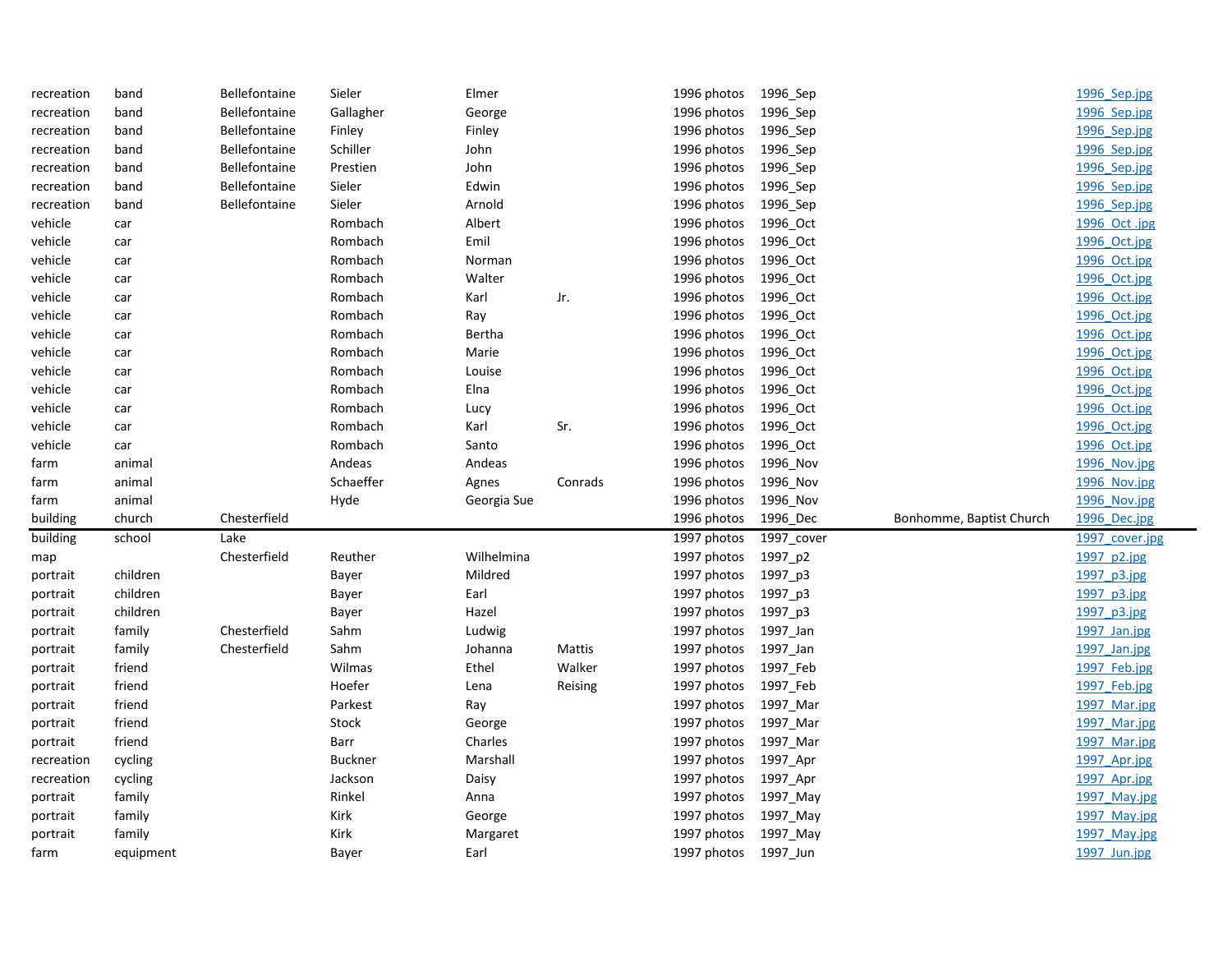| farm     | equipment |                      | <b>Broemmelsick</b>      | August      |      | 1997 photos 1997_Jun |            |                        | 1997 Jun.jpg   |
|----------|-----------|----------------------|--------------------------|-------------|------|----------------------|------------|------------------------|----------------|
| portrait | children  | Bellefontaine        | Seeger                   | Lodell      |      | 1997 photos          | 1997_Jul   |                        | 1997 Jul.jpg   |
| portrait | children  | Bellefontaine        | Stemme                   | Kenneth     |      | 1997 photos          | 1997_Jul   |                        | 1997 Jul.jpg   |
| farm     | equipment |                      | Wilmas                   | Cliff       |      | 1997 photos          | 1997_Aug   |                        | 1997 Aug.jpg   |
| farm     | equipment |                      | Hegwood                  | Si          |      | 1997 photos          | 1997_Aug   |                        | 1997 Aug.jpg   |
| farm     | equipment |                      | Jefferson                | Henry       |      | 1997 photos          | 1997-Aug   |                        | 1997-Aug.jpg   |
| farm     | field     | Gumbo                | Schiller                 | Fred        |      | 1997 photos          | 1997_Sep   |                        | 1997 Sep.jpg   |
| portrait | wedding   |                      | Seeger                   | Jacob       |      | 1997 photos          | 1997_Oct   |                        | 1997 Oct.jpg   |
| portrait | wedding   |                      | Seeger                   | Emma        | Mohr | 1997 photos          | 1997_Oct   |                        | 1997 Oct.jpg   |
| building | business  |                      | Biele                    | Omar        |      | 1997 photos          | 1997_Nov   |                        | 1997 Nov.jpg   |
| building | business  |                      | <b>Biele</b>             | Ralph       |      | 1997 photos          | 1997_Nov   |                        | 1997 Nov.jpg   |
| building | business  |                      | Koester                  | Victor      |      | 1997 photos          | 1997_Nov   |                        | 1997 Nov.jpg   |
| building | church    | Bellefontaine        | <b>Trinity Methodist</b> |             |      | 1997 photos          | 1997 Dec   | 1903                   | 1997 Dec.jpg   |
| building | house     | Bellefontaine        | Beckemeier               | August      |      | 1998 photos          | 1998_cover |                        | 1998 cover.jpg |
| map      |           | Chesterfield         |                          |             |      | 1998 photos          | 1998_p2    |                        | 1998 p2.jpg    |
| portrait | children  | Bellefontaine        | Albrecht                 | Herbert     |      | 1998 photos          | 1998_p3    |                        | 1998 p3.jpg    |
| portrait | children  | Bellefontaine        | Albrecht                 | Ernst       |      | 1998 photos          | 1998_p3    |                        | 1998 p3.jpg    |
| portrait | children  | Bellefontaine        | Albrecht                 | Irma        |      | 1998 photos          | 1998_p3    |                        | 1998 p3.jpg    |
| building | house     | Bellefontaine        | Albrecht                 | John        |      | 1998 photos          | 1998_Jan   |                        | 1998 Jan.jpg   |
| building | house     | Bellefontaine        | Albrecht                 | Lydia       |      | 1998 photos          | 1998_Jan   |                        | 1998 Jan.jpg   |
| building | house     | Bellefontaine        | Albrecht                 | Harold      |      | 1998 photos          | 1998 Jan   |                        | 1998 Jan.jpg   |
| building | house     | <b>Bellefontaine</b> | Albrecht                 | Ernst       |      | 1998 photos          | 1998_Jan   |                        | 1998 Jan.jpg   |
| building | house     | Bellefontaine        | Albrecht                 | Herbert     |      | 1998 photos          | 1998 Jan   |                        | 1998 Jan.jpg   |
| building | house     | Bellefontaine        | Dunham                   | Rosie       |      | 1998 photos          | 1998 Jan   |                        | 1998 Jan.jpg   |
| mail     | postcard  | Chesterfield         | Stemme                   | Charles     |      | 1998 photos          | 1998_Feb   |                        | 1998 Feb.jpg   |
| mail     | postcard  | Chesterfield         | Stemme                   | Ernst       |      | 1998 photos          | 1998_Feb   |                        | 1998 Feb.jpg   |
| portrait | friend    | Lake                 |                          |             |      | 1998 photos          | 1998_Mar   | Man by Railroad Tracks | 1998_Mar.jpg   |
| flood    |           | Chesterfield         | Biele                    | Otto        | Sr.  | 1998 photos          | 1998_Apr   |                        | 1998 Apr.jpg   |
| building | house     |                      | Heimann                  | Lena        |      | 1998 photos          | 1998_May   |                        | 1998_May.jpg   |
| building | house     |                      | Heimann                  | Grandmother |      | 1998 photos          | 1998 May   |                        | 1998 May.jpg   |
| building | house     |                      | Heimann                  | William     |      | 1998 photos          | 1998 May   |                        | 1998 May.jpg   |
| portrait | wedding   | Bellefontaine        | Schwenck                 | Norman      |      | 1998 photos          | 1998_Jun   |                        | 1998 Jun.jpg   |
| portrait | wedding   | Bellefontaine        | Schwenck                 | Chester     |      | 1998 photos          | 1998 Jun   |                        | 1998 Jun.jpg   |
| portrait | wedding   | <b>Bellefontaine</b> | Jaeger                   | Hilda       |      | 1998 photos          | 1998 Jun   |                        | 1998 Jun.jpg   |
| portrait | wedding   | Bellefontaine        | Jaeger                   | Alvina      |      | 1998 photos          | 1998_Jun   |                        | 1998 Jun.jpg   |
| portrait | wedding   | Bellefontaine        | Schiller                 | Ruth        |      | 1998 photos          | 1998 Jun   |                        | 1998 Jun.jpg   |
| portrait | wedding   | Bellefontaine        | Kuhn                     | Caroline    |      | 1998 photos          | 1998_Jun   |                        | 1998 Jun.jpg   |
| portrait | wedding   | Bellefontaine        | Kuhn                     | Bill        |      | 1998 photos          | 1998_Jun   |                        | 1998 Jun.jpg   |
| farm     | field     | Chesterfield         | Wilmas                   | Albert      |      | 1998 photos          | 1998_Jul   |                        | 1998 Jul.jpg   |
| building | store     | <b>Bellefontaine</b> | Hoch                     | Edward      |      | 1998 photos          | 1998_Aug   |                        | 1998 Aug.jpg   |
| building | store     | Bellefontaine        | Hoch                     | Herny       |      | 1998 photos          | 1998 Aug   |                        | 1998 Aug.jpg   |
| building | store     | Bellefontaine        | Hoch                     | Mrs.        |      | 1998 photos 1998 Aug |            |                        | 1998 Aug.jpg   |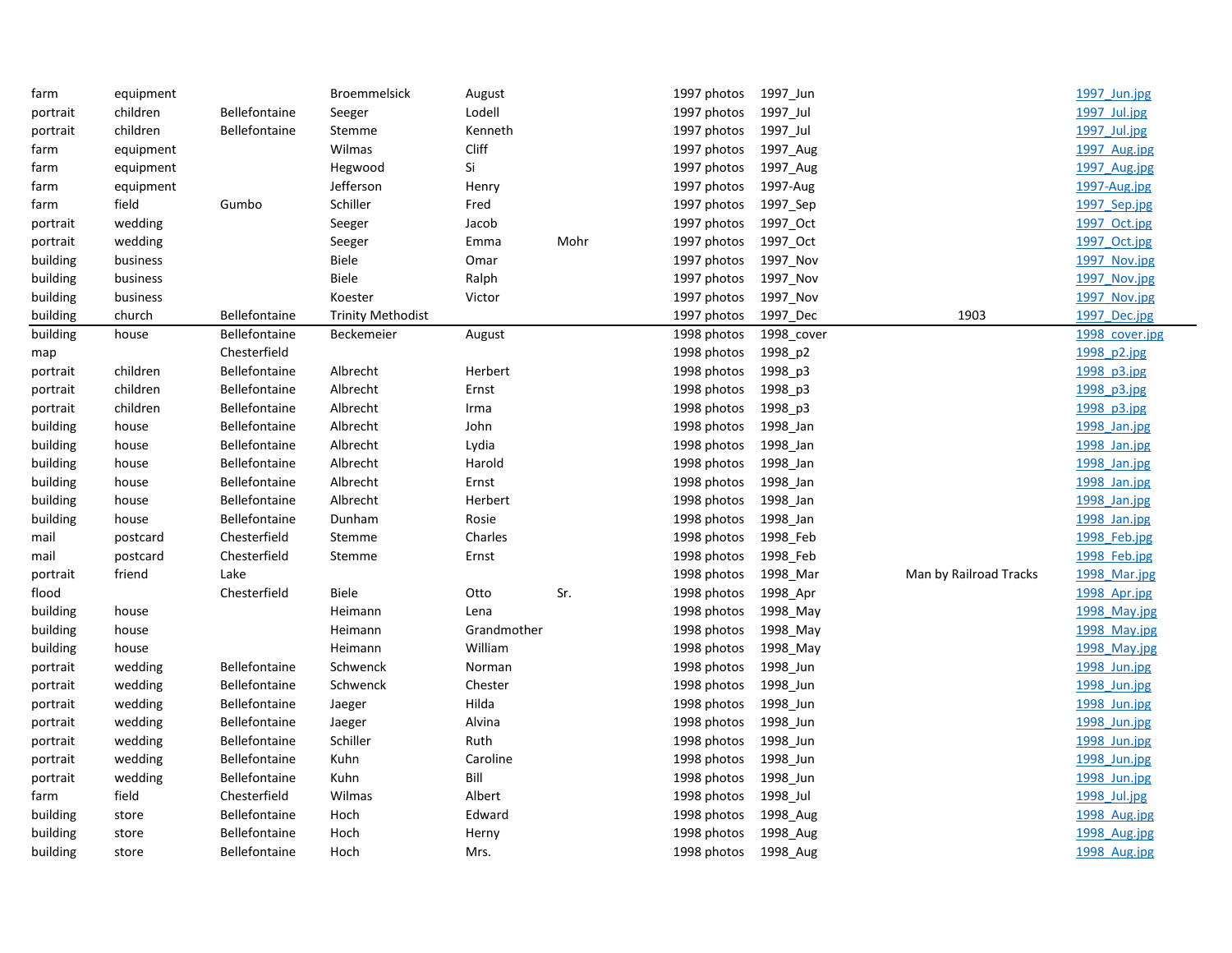| building | store     | <b>Bellefontaine</b> | Hoch             | Clementine      |       | 1998 photos 1998_Aug |            |                                  | 1998 Aug.jpg   |
|----------|-----------|----------------------|------------------|-----------------|-------|----------------------|------------|----------------------------------|----------------|
| building | store     | Bellefontaine        | Hoch             | John            | Henry | 1998 photos          | 1998_Aug   |                                  | 1998 Aug.jpg   |
| building | store     | Bellefontaine        | Stemme           | Freida          |       | 1998 photos          | 1998 Aug   |                                  | 1998 Aug.jpg   |
| building | school    | Lake                 | Stemme           | Grace           |       | 1998 photos          | 1998_Sep   |                                  | 1998 Sep.jpg   |
| building | school    | Lake                 | Stemme           | Ruth            |       | 1998 photos          | 1998_Sep   |                                  | 1998 Sep.jpg   |
| building | school    | Lake                 | Stemme           | Hellen          |       | 1998 photos          | 1998_Sep   |                                  | 1998 Sep.jpg   |
| building | school    | Lake                 | Stemme           | Walter          |       | 1998 photos          | 1998_Sep   |                                  | 1998 Sep.jpg   |
| building | school    | Lake                 | Hoefer           | Lil             |       | 1998 photos          | 1998_Sep   |                                  | 1998 Sep.jpg   |
| building | school    | Lake                 | Hoefer           | Lois            |       | 1998 photos          | 1998 Sep   |                                  | 1998 Sep.jpg   |
| building | school    | Lake                 | Burkhardt        | Ferris          |       | 1998 photos          | 1998 Sep   |                                  | 1998 Sep.jpg   |
| building | school    | Lake                 | <b>Burkhardt</b> | Lily            | Mae   | 1998 photos          | 1998_Sep   |                                  | 1998 Sep.jpg   |
| building | school    | Lake                 | Campbell         | Miss            |       | 1998 photos          | 1998_Sep   |                                  | 1998 Sep.jpg   |
| building | school    | Lake                 | Harlow           | Logan           |       | 1998 photos          | 1998 Sep   |                                  | 1998 Sep.jpg   |
| building | school    | Lake                 | Autenreith       | Gloria          |       | 1998 photos          | 1998_Sep   |                                  | 1998 Sep.jpg   |
| building | school    | Lake                 | Payne            | Jackie          |       | 1998 photos          | 1998_Sep   |                                  | 1998 Sep.jpg   |
| farm     | animal    | Chesterfield         | Bayer            | John            |       | 1998 photos          | 1998_Oct   |                                  | 1998 Oct.jpg   |
| building | business  | Chesterfield         | Schiller         | Viola           | Ann   | 1998 photos          | 1998 Nov   |                                  | 1998 Nov.jpg   |
| building | church    | <b>Bellefontaine</b> | St. John's E & R |                 |       | 1998 photos          | 1998_Dec   | 1909                             | 1998 Dec.jpg   |
| building | house     | Bellefontaine        | Feiler           | Henry           |       | 1999 photos          | 1999-cover |                                  | 1999-cover.jpg |
| map      |           | Chesterfield         |                  |                 |       | 1999 photos          | 1999-p2    |                                  | 1999-p2.jpg    |
| building | house     | Chesterfield         | Schmitz          | Albert          |       | 1999 photos          | 1999-p3    |                                  | 1999-p3.jpg    |
| building | house     | Chesterfield         | Schmitz          | Letie           | DeFoe | 1999 photos          | 1999-p3    |                                  | 1999-p3.jpg    |
| building | business  | Lake                 | Zierenberg       | Herbert         |       | 1999 photos          | 1999-Jan   | blacksmith                       | 1999-Jan.jpg   |
| building | business  | Lake                 | Hecklemann       | John            |       | 1999 photos          | 1999-Jan   | blacksmith                       | 1999-Jan.jpg   |
| portrait | children  |                      | Glaser           | Hilda           |       | 1999 photos          | 1999-Feb   |                                  | 1999-Feb.jpg   |
| portrait | children  |                      | Glaser           | Raymond         |       | 1999 photos          | 1999-Feb   |                                  | 1999-Feb.jpg   |
| portrait | children  |                      | Glaser           | Roy             |       | 1999 photos          | 1999-Feb   |                                  | 1999-Feb.jpg   |
| portrait | children  |                      | Glaser           | Pearl           |       | 1999 photos 1999-Feb |            |                                  | 1999-Feb.jpg   |
| building | business  | Gumbo                | Wetzel           | Henry           |       | 1999 photos          | 1999-Mar   | general store, roadhouse, saloon | 1999-Mar.jpg   |
| building | store     | Lake                 | Zierenberg       | E.H.            |       | 1999 photos          | 1999-Apr   |                                  | 1999-Apr.jpg   |
| building | store     | Lake                 | Schwartz         | Al              |       | 1999 photos          | 1999-Apr   |                                  | 1999-Apr.jpg   |
| vehicle  | car       |                      | Eberwein         | Elmer           |       | 1999 photos          | 1999-May   |                                  | 1999-May.jpg   |
| vehicle  | car       |                      | Kunner           | Estella         |       | 1999 photos          | 1999-May   |                                  | 1999-May.jpg   |
| vehicle  | car       |                      | Kunner           | Honora          |       | 1999 photos          | 1999-May   |                                  | 1999-May.jpg   |
| vehicle  | car       |                      | Frommer          | Walter          | 0.    | 1999 photos          | 1999-May   |                                  | 1999-May.jpg   |
| portrait | children  | Gumbo                | Ruppel           | Annispearl      |       | 1999 photos          | 1999-Jun   |                                  | 1999-Jun.jpg   |
| portrait | children  | Gumbo                | Glaser           | <b>Sterling</b> |       | 1999 photos          | 1999-Jun   |                                  | 1999-Jun.jpg   |
| portrait | children  | Gumbo                | Kesserling       | <b>Betty</b>    |       | 1999 photos          | 1999-Jun   |                                  | 1999-Jun.jpg   |
| farm     | equipment | Chesterfield         | Wilmas           | Clifford        |       | 1999 photos          | 1999-Jul   |                                  | 1999-Jul.jpg   |
| portrait | children  | Bellefontaine        | Sellenriek       | Myrtle          |       | 1999 photos          | 1999-Aug   |                                  | 1999-Aug.jpg   |
| portrait | children  | Bellefontaine        | Sellenriek       | Allen           |       | 1999 photos          | 1999-Aug   |                                  | 1999-Aug.jpg   |
| portrait | children  | <b>Bellefontaine</b> | Sellenriek       | Melvin          |       | 1999 photos          | 1999-Aug   |                                  | 1999-Aug.jpg   |